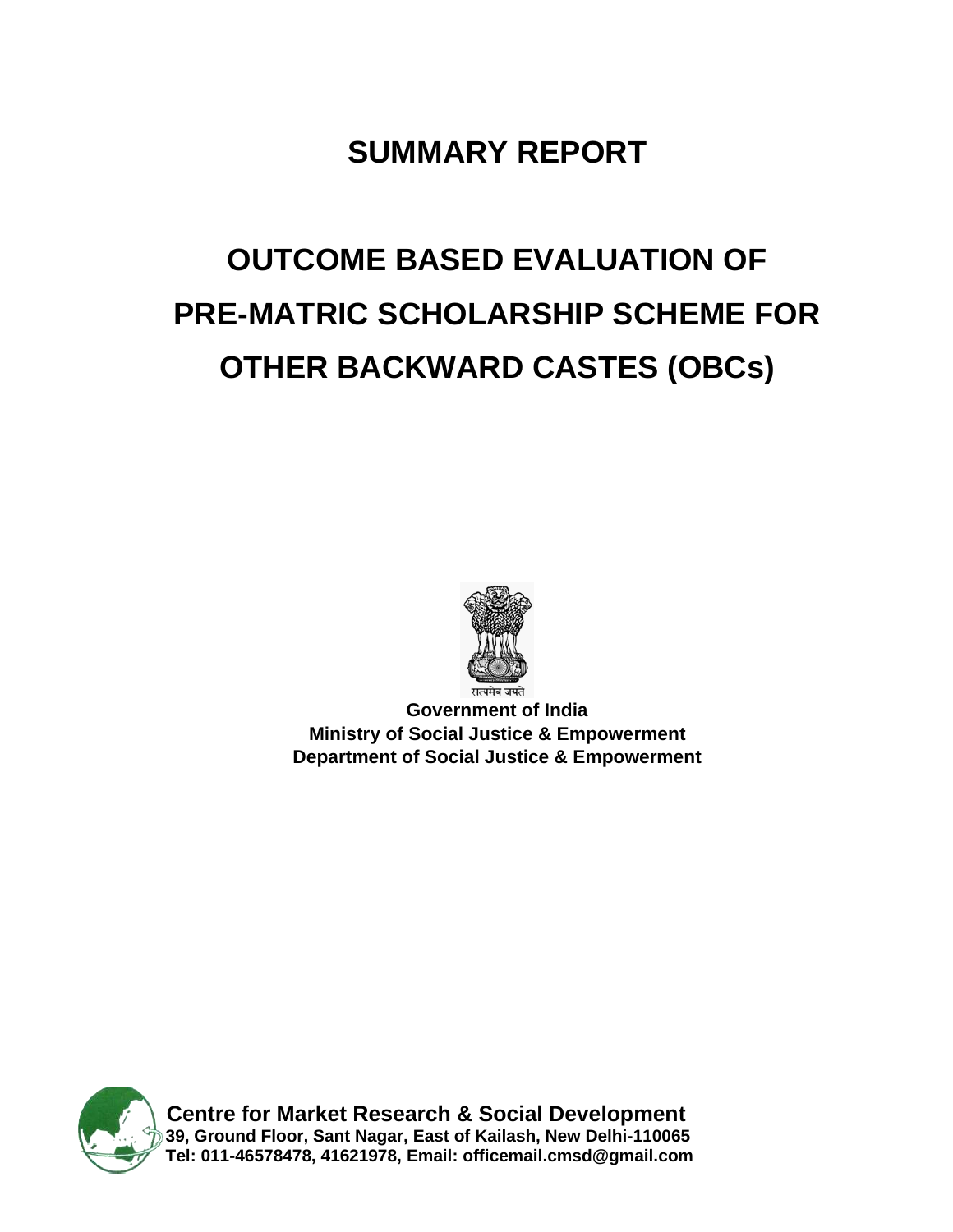### **EXECUTIVE SUMMARY**

The Centrally Sponsored Scheme of Pre-Matric Scholarship for Other Backward Classes (OBCs) Students was formulated in the year 1998-99 and has been in operation since then. It has been revised during 2017-18. The aim of the scheme is to motivate children of OBCs studying at Pre-Matric stage to get themselves educated. The envisaged scheme is for the socially/ educationally backward students amongst the OBCs. The pre-matric scholarship is awarded to school going children of poorer OBC parents whose annual income is below double the poverty line.

The Ministry of Social Justice and Empowerment, Govt. of India engaged Centre for Market Research and Social Development to conduct the study "Outcome Based Evaluation of Pre-Matric Scholarship Scheme for OBC Students". The key objectives of this evaluation study are:

- 1) To identify representative sample of households of OBC parents having children for participation in class I to X.
- 2) To know the impact of the scheme on drop outs separately for boys and girls, in the transition from elementary to secondary stage.
- 3) To know the impact of the scheme on participation of OBC students in class I to X who have passed class VIII.
- 4) Whether the fund provided is appropriately utilized for the purpose it was sanctioned.
- 5) To assess present status of parents of OBC children regarding their education in class I to X, in villages/schools/districts of States.
- 6) To assess the adequacy of the assistance provided for pre-matric education of OBC students.
- 7) To assess if parental income ceiling envisaged in the schemes is appropriate.
- 8) To assess effectiveness of disbursal mechanisms and whether DBT has actually been done in the accounts of students/guardians.
- 9) Problems faced by students in applying for the scholarship and the support provided by the State Scholarship Portals.
- 10) To identify the extent of ghost beneficiaries.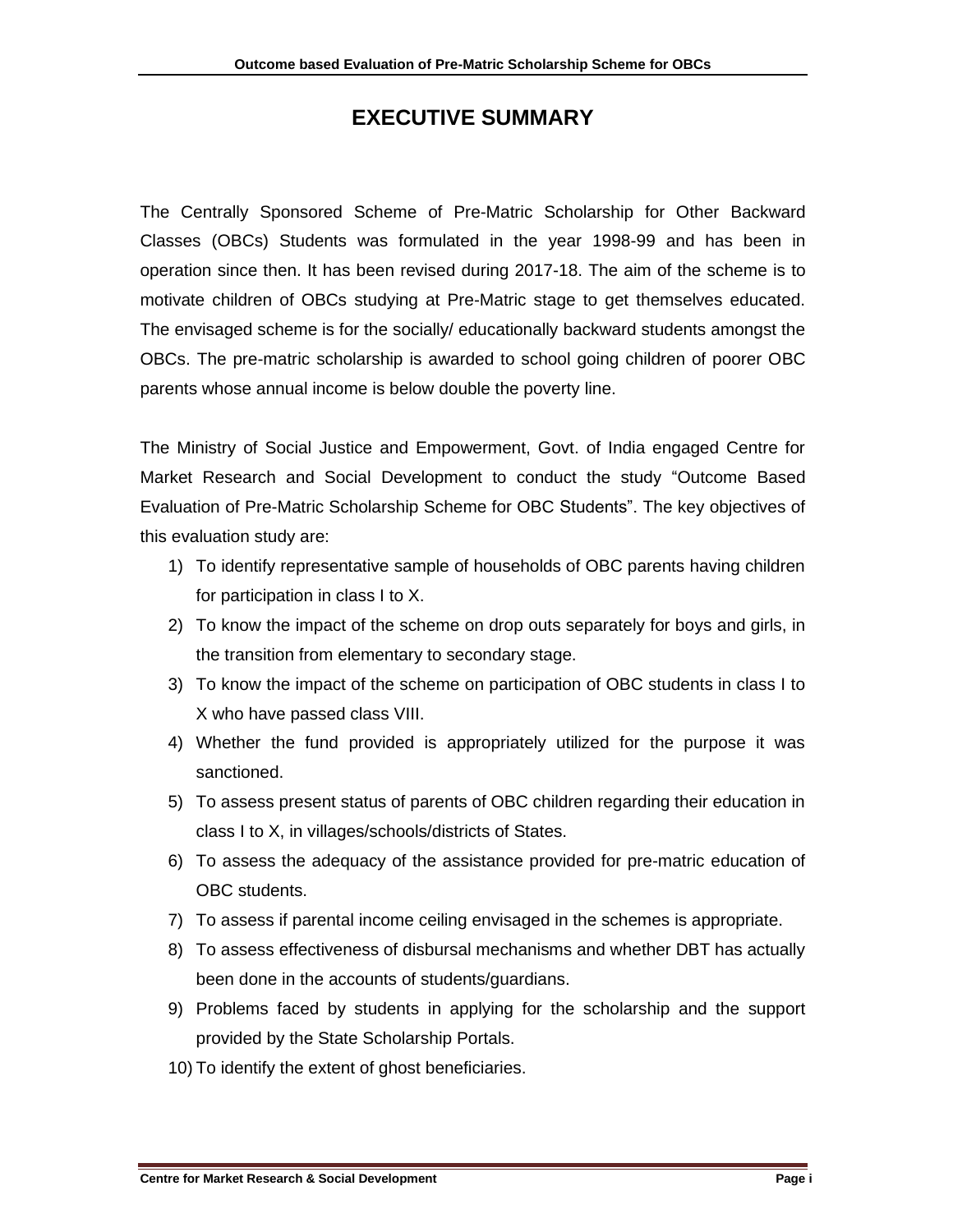- 11) To examine the extent of appropriation of the benefits of the schemes by multiple beneficiaries in the same family over generations.
- 12) To identify whether the schemes reach out to those who are in dire need of it and who would have otherwise not been able to continue their school education.
- 13) To assess how much is the share of State Government towards the scheme visà-vis contribution of Central Government.
- 14) Whether norms followed by State Government are different & more liberal than that prescribed by Central Government. If yes, details thereof.
- 15) Key findings based on data collected from the field on the objectives of the study.
- 16) Recommendations/Suggestions for necessary restructuring to be carried out for improvement in the scheme to achieve desired results and need for its continuation.
- 17) To give five success stories in each selected state.

The study was based on the explorative, descriptive and analytical approach to study. Both secondary and primary research was undertaken to generate required information. Both secondary data and primary data were used for this purpose. Semi-structured schedules were prepared for the state officials, teachers and functionaries of selected schools, beneficiary students and parents of the beneficiary students to collect the desired information.

The study covered 13 States namely; Andhra Pradesh, Karnataka, Madhya Pradesh, Maharashtra, Uttar Pradesh, Punjab, Jammu & Kashmir, Rajasthan, Tamil Nadu, West Bengal, Sikkim, Tripura and Delhi. Further, 100 districts of these 13 states were covered for the study. Purposive random sampling method was adopted for the selection of beneficiary students from each selected state. District wise, gender wise and area wise (rural/ urban) sample number of OBC beneficiary students were selected proportionate to their total number. Total 22000 beneficiary students were surveyed for the study. Apart from the beneficiary students, 3000 non-beneficiary students were surveyed in the Maharashtra. Purposive random sampling was also adopted for the selection of schools. 550 schools across the 12 states were covered for the study. The principal/headmaster/teacher and functionaries of the randomly selected schools were contacted and face-to-face interview with them was undertaken to elicit requisite information. A total number of 550 teachers of visited schools, 530 functionaries of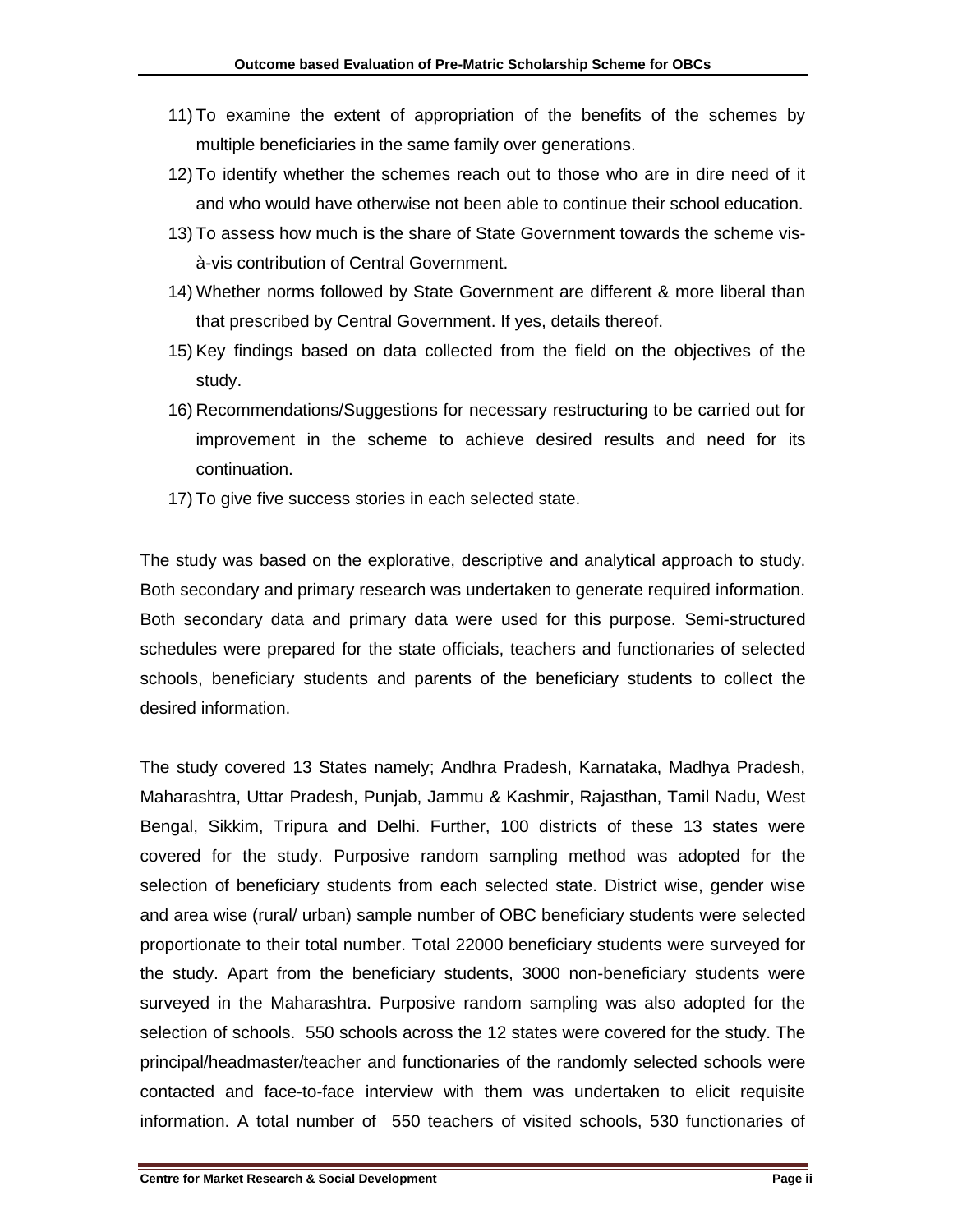those schools and 580 parents of the beneficiary students were surveyed from 12 states to collection their views and opinions on the implementation and impact of the pre-matric scholarship for OBC students. Also, 42 scheme implementing officials were interviewed during the course of the study.

#### **Major Findings**

#### **Implementation of the PMS-OBC scheme by the states**

- 1) The study observed that majority (82%) of the surveyed States are following the Central Government norms for implementation of the pre-matric scholarship scheme for OBC students, while Tamil Nadu, Uttar Pradesh and Jammu & Kashmir are implementing the pre-matric scholarship scheme for OBC students with different norms and more liberal than that prescribed by Central Government.
- 2) Different norms implemented in Tamil Nadu are: (i) Maintenance charges for hostellers studying from class IV to class X are provided at the rate of Rs. 900/- per month; (ii) Reimbursement of exam fees are provided for the students studying in English medium in Govt. or Govt. aided Schools and appearing in  $10<sup>th</sup>$  Public Examination; (iii) Incentive amount to girl students studying from Class III to Class VI in Govt. or Govt. aided schools functioning in rural areas are provided.
- 3) In Uttar Pradesh, the scholarship rate and annual income of parents/ guardians are different from the Central Government norms. Also, the scholarships are provided to only class IX and X students.
- 4) Different norms implemented in Jammu & Kashmir are: (i) The scholarship is provided to Class IX and Class X students for a period of 9 months at the rate of Rs. 150/- per month to boy students and Rs. 200/- to girl students; (ii) The minimum attendance required in the class is 80%; (iii) minimum 45% marks required in the previous class; (iv) the annual income of parents/ guardians should not exceed Rs. 25200/-.
- 5) The Social Justice and Welfare Department in Sikkim is following the revised guidelines as prescribed by the Ministry of Social Justice & Empowerment, Govt. of India. However, the eligible students in the State need to provide Certificate of Identification in order to avail the scholarship.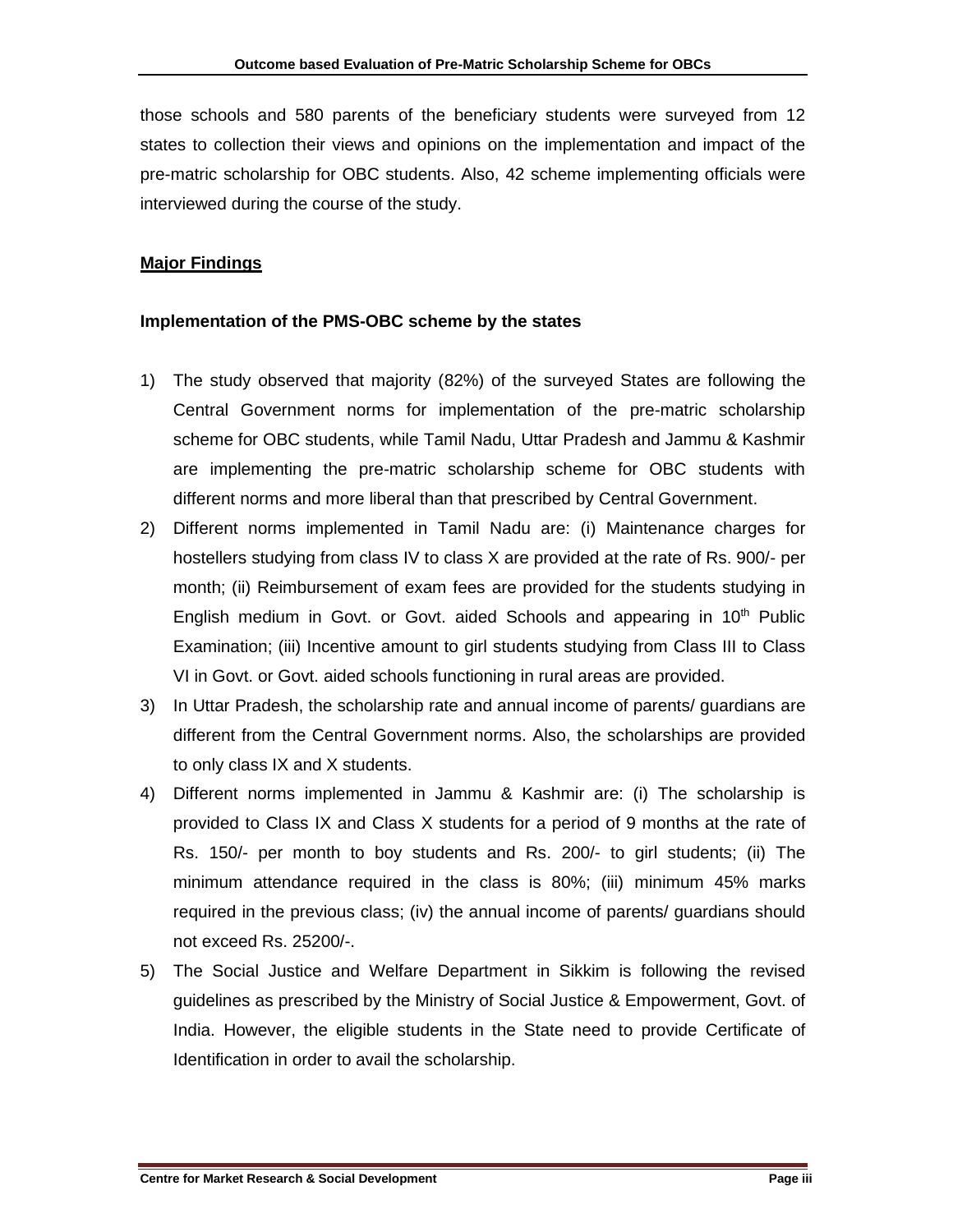- 6) The study observed that majority (63.6%) of the states have state portal for release of pre-matric scholarship for OBC students, while states like Jammu & Kashmir, Sikkim, Tamil Nadu and Tripura do not have state portal for the release of prematric scholarship for OBC students. Guidelines or eligibility criteria of the scholarship schemes are uploaded in the state portal, and students have to apply for the scholarship on the portal. In Karnataka, students need not have to apply online. Students' data is ported to State Scholarship portal from Education Department database. The data is processed as per guidelines for scholarship.
- 7) The application forms for scholarship from the eligible students are received online through their web portals in the states of Andhra Pradesh, Delhi, Punjab, Rajasthan and Uttar Pradesh. The application forms are submitted at the schools by the students in the states of Jammu & Kashmir, Sikkim, Tamil Nadu and Tripura. However, the students need not have to apply online in Karnataka. In Karnataka, students data (Stats Data) is ported to State Scholarship portal from Education Department Database. The data is processed as per guidelines of the scholarship.
- 8) The study observed that in most of the states the students/ guardians get directly the scholarship amount. The DBT is fully done in the accounts of students in all states except Tripura and Tamil Nadu. In Tripura, schools get the scholarship fund to disburse to the applicants. In Tamil Nadu, examination fee is reimbursed to Directorate of Government Examination, and rural girls incentive amount is deposited in students parent (mother) account.
- 9) The study found that the share of State Government towards PMS-OBC vis-à-vis contribution of Central Government is 50:50 in Andhra Pradesh, Rajasthan, Sikkim, Tamil Nadu and Tripura. Majority of the funds towards PMS-OBC is shared by the State Governments in Jammu & Kashmir, Karnataka, Punjab and Uttar Pradesh. However, in Delhi, the PMS-OBC fund is fully funded by the Central Government.
- 10) The study findings illustrate that all the students benefitted under PMS-OBC in Andhra Pradesh, Delhi, Rajasthan and Tamil Nadu were of government schools. In Punjab and Uttar Pradesh, the students of government aided schools and private schools were also benefitted while most of the benefitted students were of government schools. In Sikkim, about one-third of the benefitted students were found to be of private schools, while majority were of government schools. In Tripura, most of the beneficiary students were of government schools, while few students were of government aided schools. Information related to the fund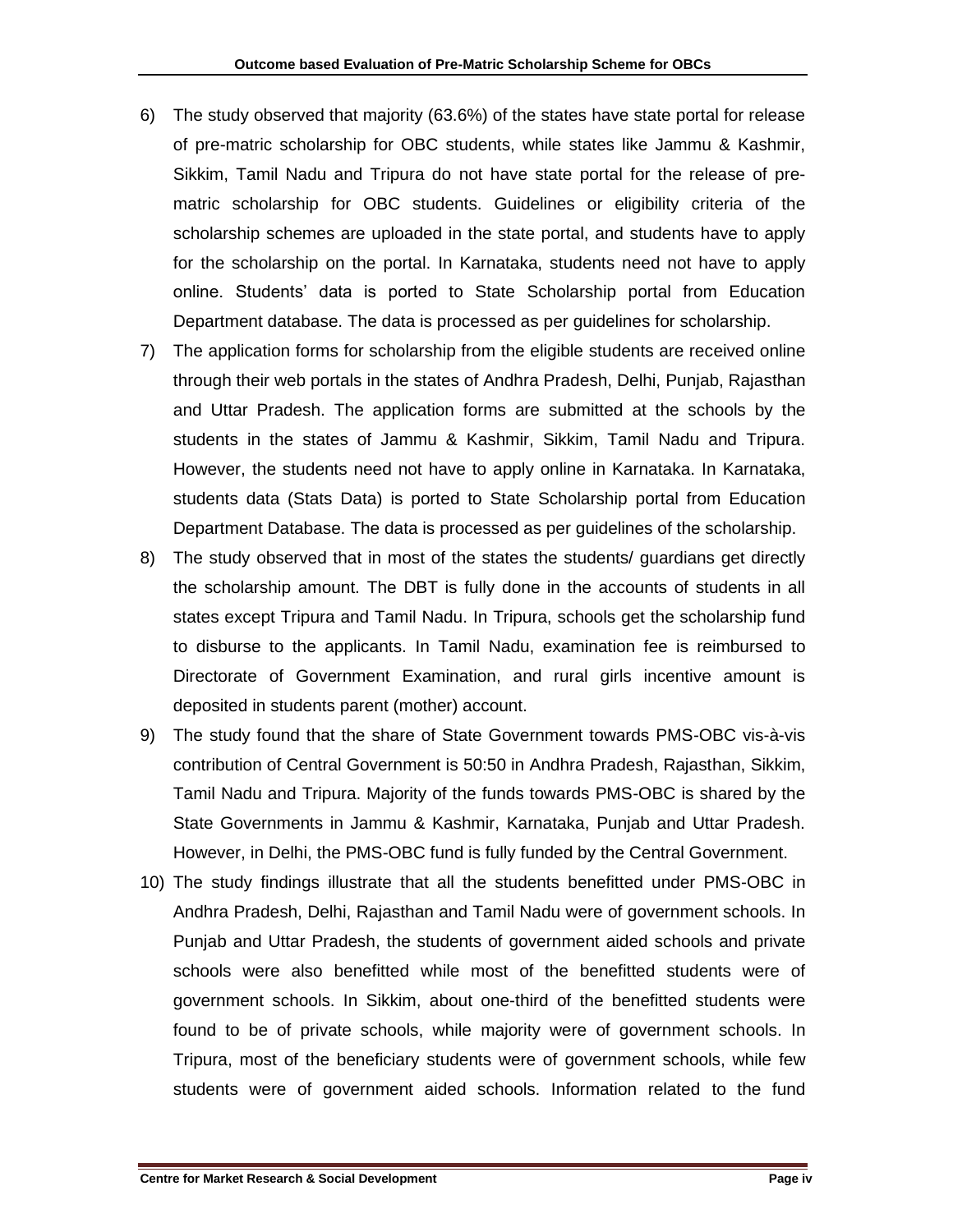distribution to different category of schools in the state were not provided by Jammu & Kashmir, Karnataka and West Bengal.

11) While interacting with various stakeholders, it was observed that very few ghost beneficiaries have availed the pre-matric scholarship meant for OBC students. To avoid ghost beneficiaries, duplicacy and appropriate use of fund, states have developed strong verification systems such as adhaar authenticity, verification of documents by the head of the institutions, verification by district nodal officer, verification by concerned State Department, etc.

#### **Particulars of the Beneficiary Students**

- 12) Majority of the surveyed beneficiary students (54.1%) benefitted under PMS-OBC were girl students. The percentage of surveyed boy students is 45.9%. However, majority of the surveyed students in Delhi were boys.
- 13) It is observed that 1.5% beneficiary students come under the age group of up to 10 years, while 11.8% beneficiaries belong to the age group of 11 to 13 years, 23.7% beneficiaries are of 14 years, 28% beneficiaries are of 15 years of age, and 35% are 16 to 17 years of age.
- 14) Majority (52.7%) of students surveyed were studying in class X, while 28.1% were studying in class IX, 10.2% in class VIII, 4.4% in class VII, 2.8% in class VI, 1.1% in class V, and 0.6% students were studying in class IV.
- 15) Out of total beneficiary students surveyed, most (98.7%) were day scholars while 1.3% were hostellers. The hostellers were surveyed in Karnataka, Madhya Pradesh, Punjab, Rajasthan, Tamil Nadu, Tripura and West Bengal.
- 16) Majority (61.5%) of the parents of surveyed beneficiary students are casual labourer, while 17.2% are farmers, 12.6% are job-employed, 7.6% are doing small business and 1.1% are involved on other activities.

#### **Awareness and Submission of Application**

17) It is observed that most (89.1%) beneficiary students came to know about the prematric scholarship scheme for OBC students from the school teachers, while 5.5% have come to know about the scheme from their friends, 2.6% have come to know from the internet, 2.1% have come to know from newspaper, and few (0.7%) have come to know about the scheme from the parents or relatives.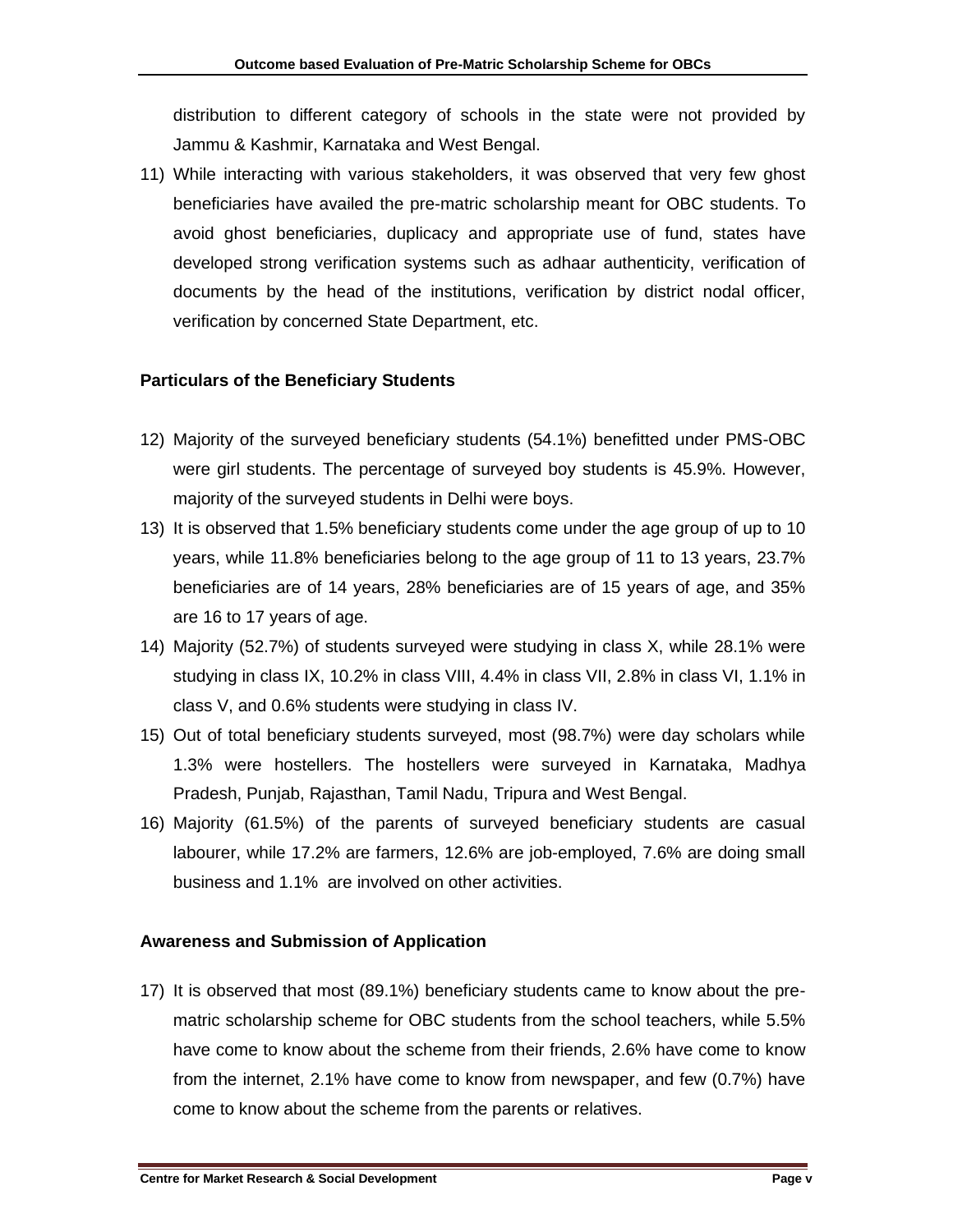- 18) The study finds that 49.4% beneficiary students had submitted online application, while 50.6% had submitted the application to the school where they study. All the beneficiary students in Jammu & Kashmir and Tripura had applied for the scholarship by submitting applications to their schools.
- 19) Beneficiaries who submitted the application form online, 4.6% of them reported that they found difficulty in accessing the scholarship portal and application form submission. 21% beneficiary students in Rajasthan found difficulty in accessing the scholarship portal and application form submission. It was observed that beneficiary students in most states did not found any difficulty in accessing the scholarship portal and application form submission. The difficulty faced by the student in submitting application, is low network availability and slow speed of the portal. Apart from that, 3.6% beneficiary students reported about the difficulty faced in getting the caste certificate and 2.2% beneficiaries reported about the problem of adhaar linking.

#### **Scholarship received by the students**

- 20) Most students reported that as per the guidelines, they have received Rs. 100/- as scholarship amount for a period of 10 months. When the study tried to know how the beneficiary students received the scholarship amount, it was observed that most (97.2%) students received the scholarship amount through DBT in the bank account, while 2.8% received the scholarship amount from their schools. 40% students in Sikkim, 29% Students in Tamil Nadu, 15.2% students in Tripura, and 13.7% students in West Bengal have got scholarship amount from school, while all the students in Andhra Pradesh, Delhi, Jammu & Kashmir, Karnataka, Madhya Pradesh, Punjab, Rajasthan and Uttar Pradesh received the scholarship amount through DBT in their bank account.
- 21) While 97.2% received the scholarship amount directly in their bank account, 2.5% received the amount in cheque and 0.3% received the amount in cash. The students have received the cheque or cash as scholarship from school.
- 22) Very few (1%) beneficiary students indicated that they faced difficulty in getting the scholarship. Majority of them said that they faced difficulty due to late receipt of the scholarship amount while many said that they faced difficulty due to closure of their bank accounts.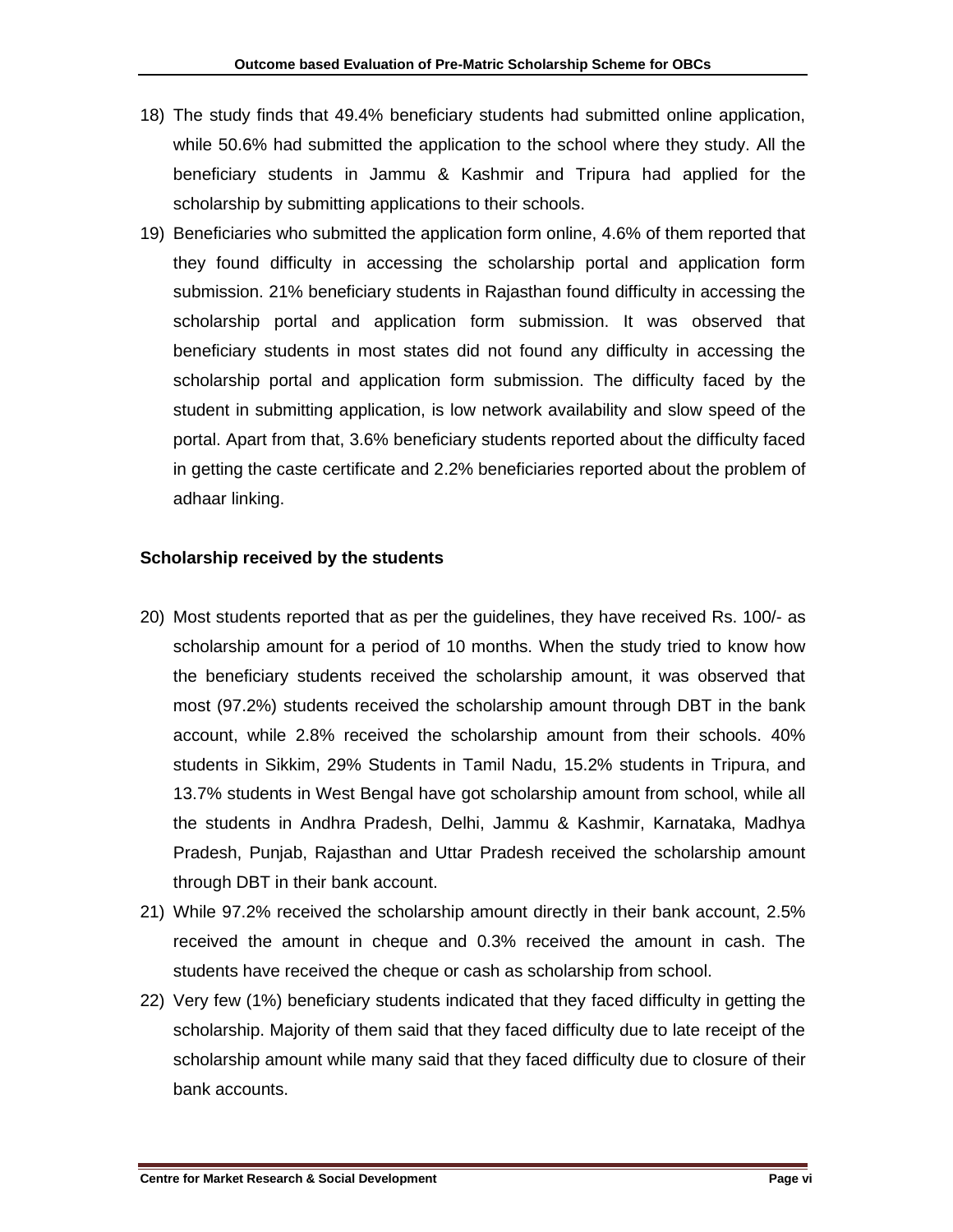#### **Outcomes of the scheme**

- 23) The study findings illustrate that 50.6% beneficiaries have utilised the scholarship amount for himself/herself, while 30.7% parents have utilised the amount, 18.6% guardians have utilised the amount, and other family members have utilised the scholarship amount in very few (0.2%) cases.
- 24) The study observed that in all the surveyed states almost all the beneficiary students have appropriately utilised the pre-matric scholarship amount for the purpose it was given them. Overall, it was found that 96.6% beneficiary students have appropriately utilised the scholarship amount.
- 25) The study observed that most of the students have utilized the scholarship amount for purchase of books & stationery and payment of tuition fees. While 83.8% students have utilized the scholarship amount for purchase of books & stationery, 66.1% have utilized for payment of tuition fees, 5.6% have utilized for purchase of school uniform, and 0.3% students have utilised the scholarship amount for payment for boarding and lodging charges.
- 26) The study found that there is a great impact of the scholarship in financially supporting or motivating 23.4% beneficiary students to continue their studies, while the impact is moderate for 55.6% beneficiary students and it has somewhat supported or motivated 20.5% beneficiary students to continue their studies. Overall, it is observed the pre-matric scholarship has benefitted almost all (99.4%) beneficiary OBC students in financially supporting or motivating them to continue their studies.
- 27) 15.3% parents indicated that the the scholarship has helped them to a great extent to financially support the study of their child(ren), while it has helped 56.9% parents reasonably and helped 25.3% parents slightly to financially support the study of their child(ren). Few (2.4%) parents told that the scholarship has not helped them financially support the study of their child(ren).
- 28) 24.8% parents told that the the scholarship has an immense financial impact on them to be less worried for the study of their child(ren), while it has a little financial impact on 73.8% parents and no financial impact on 1.4% parents to be less worried for the study of their child(ren).
- 29) Further, 25.5% parents reported that the scholarship has a huge psychological impact on them to feel being supported, while it has a little psychological impact on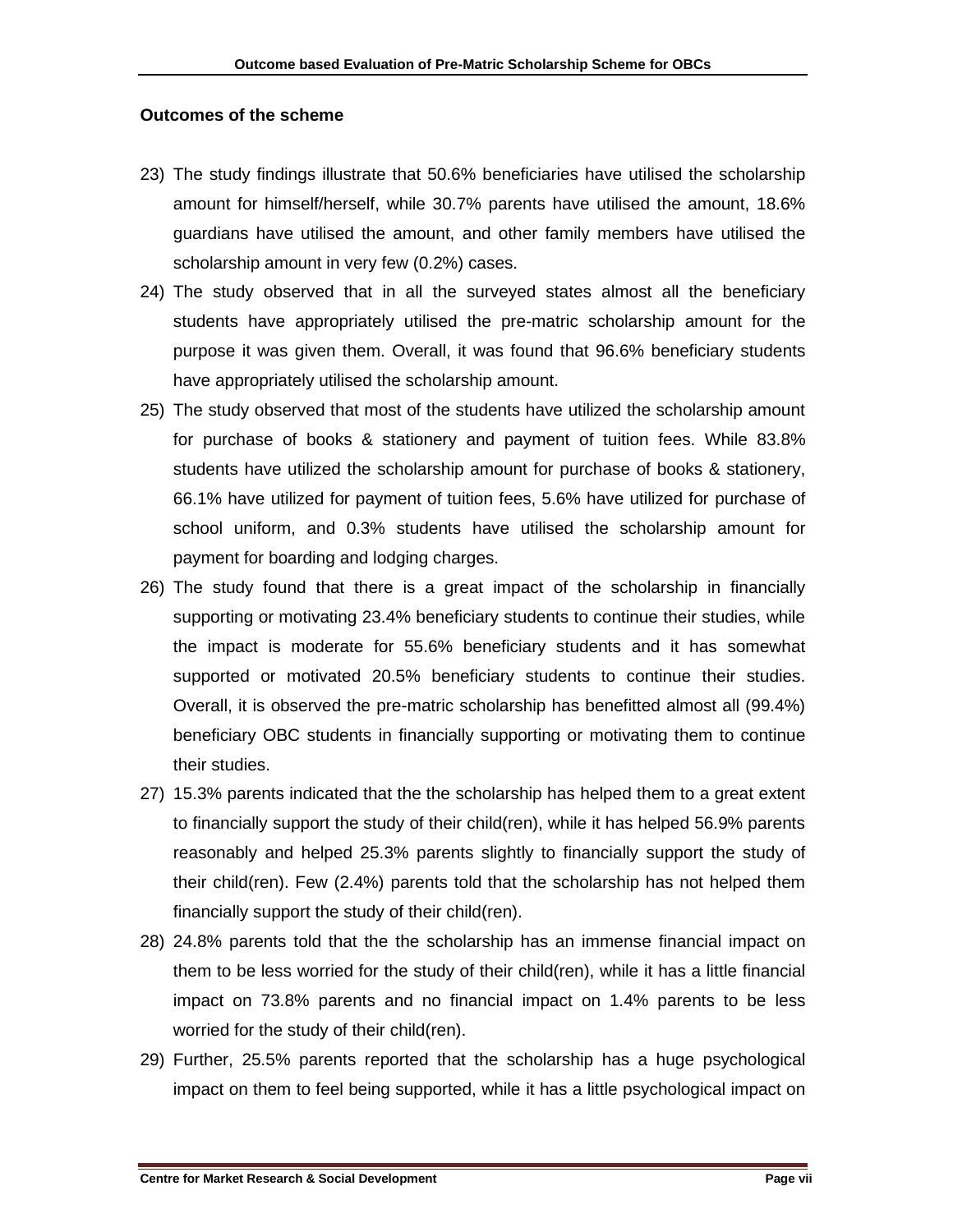72.6% parents and no psychological impact on 1.9% parents to feel being supported for the study of their child(ren).

- 30) To identify whether the pre-matric scheme has reached out to those who are in dire need of it and who would have otherwise not been able to continue their school education, the surveyed parents of the beneficiary students were asked incase the pre-matric scholarship is not provided to their child(ren), would they have been able to continue their school education. In response, about one-fifth (19.7%) parents indicated that they would were not able to continue their school education if the pre-matric scholarship is not provided to their child(ren). This reflects that the prematric scheme has reached out to those poor backward class parents who are in dire need of it and they would have otherwise not been able to continue their school education if not provided the pre-matric scholarship to their child(ren).
- 31) Further on being asked to the parents and school functionaries whether the prematric scholarship is provided to the students who really needed it and would have not been able to continue education if not been given, 58.8% parents and 82.5% school functionaries said that pre-matric scholarship is provided to the students who really needed it and would have not been able to continue education if not been given.
- 32) During the study, data on number of the OBC students in class IX and X who are eligible for scholarship, and data on number of OBC students in class IX and X who are getting scholarship were collected from the visited schools. The collected data reflects that 82% OBC students in class IX and X who are eligible for scholarship are getting the scholarship. This indicates that though not all eligible students get the pre-matric scholarship meant for OBC students, most of the eligible students are covered under the scheme.
- 33) To analyze how much PMS-OBC has impacted in reducing drop outs of OBC students in the transition from elementary to secondary stage, the data on drop outs of OBC students in the transition from elementary to secondary stage was collected from the visited schools. As per the data provided by the schools on the drop outs, it was extracted that there is reduction of 49% in the boys drop outs and reduction of 52% in girls drop outs. Overall, it was observed that the scheme has a large impact in reducing drop outs of OBC students in the transition from elementary to secondary stage.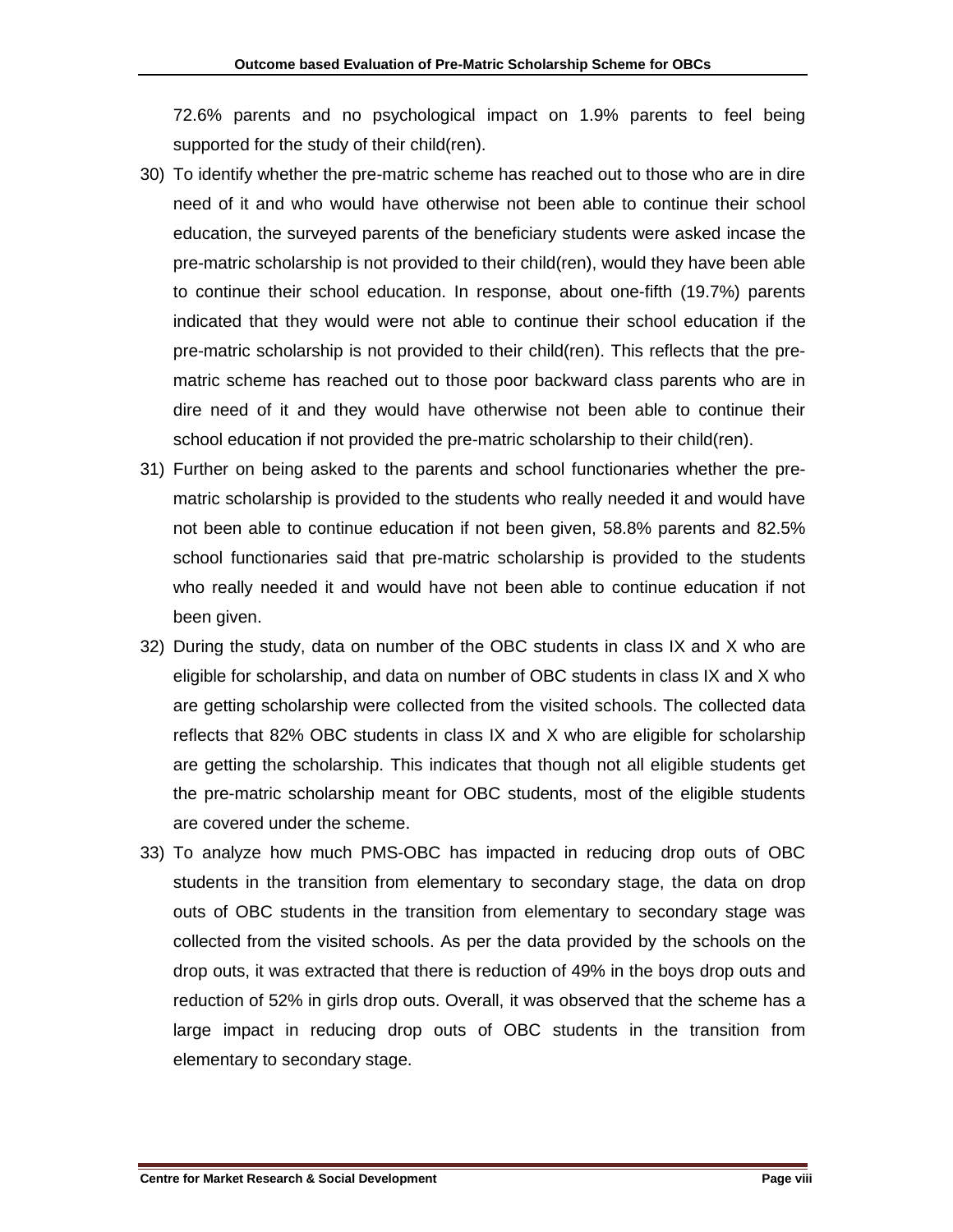- 34) Out of the 550 teachers surveyed from 550 schools, 46.9% teachers viewed that the PMS-OBC scheme has a great impact to enable poor OBC children to remain in school after Class-VIII, while 46.9% viewed impact as moderate and 6.2% teachers viewed that the scheme has no impact to enable poor OBC children to remain in school after Class-VIII. The finding shows that the PMS-OBC scheme has a significant impact to enable poor OBC children to remain in school after Class-VIII.
- 35) 24.1% of the school functionaries viewed that the PMS-OBC scheme is helping the OBC students to a great extent in financially supporting and motivating them for the study, while 58.7% viewed that the scheme is helping the students to some extent for their study, 15.8% viewed that the scheme is helping the students a little bit and 1.4% school functionaries viewed that the PMS-OBC scheme is not helping the OBC students for their study.

#### **Perception of the beneficiary students**

- 36) On adequacy of the scholarship amount given to the students, majority (72.2%) beneficiary students viewed that the scholarship amount given under the scheme is inadequate, while 23.6% viewed that the scholarship amount is adequate, and 4.2% beneficiary students viewed that the scholarship amount under the scheme is neither adequate nor inadequate.
- 37) 12.3% beneficiary students indicated that the pre-matric scholarship is excellent, while 67.6% rated the scholarship as good, 19.7% rated the scholarship as moderate, and 0.3% beneficiary students rated the scholarship as useless.
- 38) More than three-fourth (78.8%) surveyed beneficiary students viewed that the income ceiling of Rs. 2.5 lakhs per annum to receive the scholarship is justified, while about 21.2% students viewed the income ceiling of Rs. 2.5 lakhs is unjustified.
- 39) When asked to the surveyed beneficiary students for suggestions for improvement in implementation and impact of the pre-matric scholarship scheme for OBC students, 11.2% students suggested for income limit to be decreased to Rs. 2 lakh, 10.8% students suggested that more number of eligible OBC students should get the benefit under the scheme, 7.6% suggested for timely release of scholarship amount, and 5.8% students suggested that income limit should be increased Rs. 3 lakh.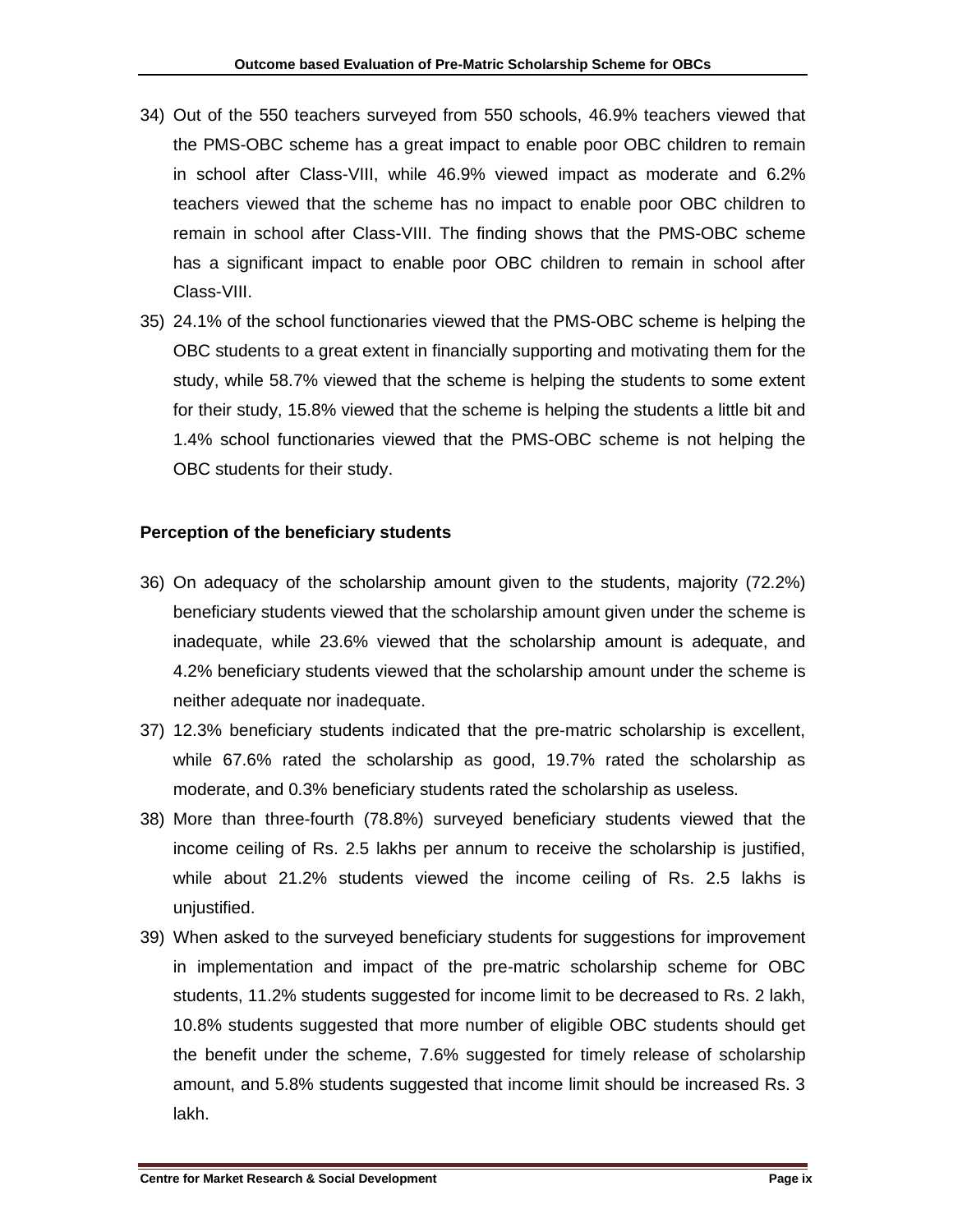#### **Present status of the parents of beneficiary students**

- 40) When analyzed the present occupational status of the surveyed parents of the beneficiary students, it was observed that majority (51.5) of them are labourer, while 23.4% are farmers, 11% are bbusinessmen/ self-employed, 8.8% are jobemployed and 5.2% are involved in other occupation.
- 41) The educational status of the surveyed parents of the beneficiary students reveals that 16.7% parents are illiterate. The beneficiaries with primary education constitute 25%, while parents with middle school education constitute 27.8%, parents educated up to secondary level are 25.3%, parents with college level education are 4.8% and 0.3% parents reported to be technically qualified.
- 42) Present annual income of the parents reveals that most (93.1%) of the parents have annual income of up to Rs. 1 lakh while 6.9% parents have annual income of above Rs. 1 lakh to Rs. 2.5 lakh.
- 43) 18.1% surveyed parents said that any of their children have dropped out of education due to financial problem. This reflects that the pre-matric scholarship scheme has benefitted them to continue the education of their child who has got the scholarship.
- 44) To examine the extent of appropriation of the benefits of the scheme by multiple beneficiaries in the same family over generations, the study intended to find out the number of children have been benefitted the sample parents. The findings show that majority (65.3%) of the parents have one child benefitted under the pre-matric scholarship scheme, while 29.8% parents have two benefitted children and 4.8% have three children benefitted under the pre-matric scholarship scheme.

#### **Views of the parents on PMS-OBC**

- 45) On adequacy of the scholarship amount given to the students, majority (53.4%) parents of the beneficiary students viewed that the scholarship amount given under the scheme is inadequate, while 41.9% viewed that the scholarship amount is adequate, and 4.7% parents viewed that the scholarship amount under the scheme is neither adequate nor inadequate.
- 46) 6.6% parents of the beneficiary students indicated that the pre-matric scholarship is excellent, while 71% rated the scholarship as good, and 22.4% parents of beneficiary students rated the scholarship as average.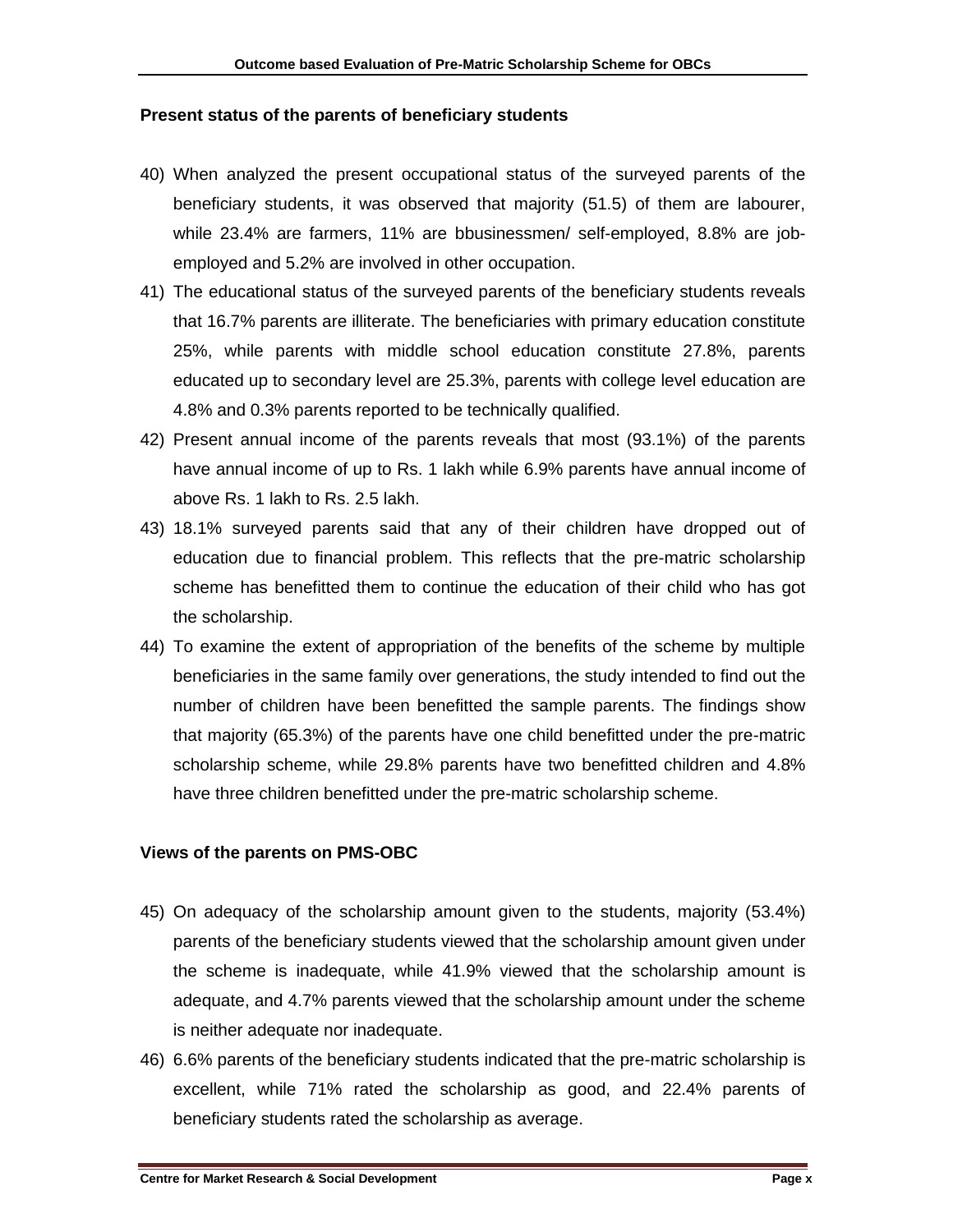- 47) Majority (78.1%) of the surveyed parents of the beneficiary students viewed that the income ceiling of Rs. 2.5 lakhs per annum to receive the scholarship is justified, while about 21.9% parents viewed the income ceiling of Rs. 2.5 lakhs is unjustified, and most of them suggested for a lower fixed income ceiling under the scheme so that poorest of the poor students can be benefitted.
- 48) When the study intended to know whether the parents and school functionaries have the knowledge of any student not belonging to OBC category has got the PMS-OBC, 6.7% parents and 7.9% school functionaries said that they have the knowledge of student not belonging to OBC category has got the PMS-OBC, and these response came from the states of Madhya Pradesh, Punjab & Rajasthan.

#### **Views of the school teachers on PMS-OBC**

- 49) On effective disbursal mechanism of pre-matric scholarship to OBC students, majority (54.9%) of the school teachers viewed that the disbursal mechanism is smooth, while 40.5% indicated the mechanism as somewhat irregular and 4.6% school teachers indicated that the mechanism as very irregular. The schools reported of very irregular disbursal mechanism of pre-matric scholarship to OBC students were in the state of Punjab.
- 50) 13.8% school teachers indicated that the pre-matric scholarship for the OBC students is excellent, while 57.8% rated the scholarship scheme as good, 27.5% rated it as average, and few (0.9%) school teachers rated the pre-matric scholarship scheme for OBC students as useless.

#### **Conclusion and Recommendations**

The "Outcome Based Evaluation of Pre-Matric Scholarship Scheme for OBC Students" assessed the various aspects of the implementation and impact of the scholarship provided under the scheme and revealed that the scheme has been successful to a great extent. Even though the support under this scholarship scheme has made substantial impact on the beneficiary students in providing financial assistance to continue their study, the performance of the scheme can be improved by giving some importance to the implementation part of the scheme.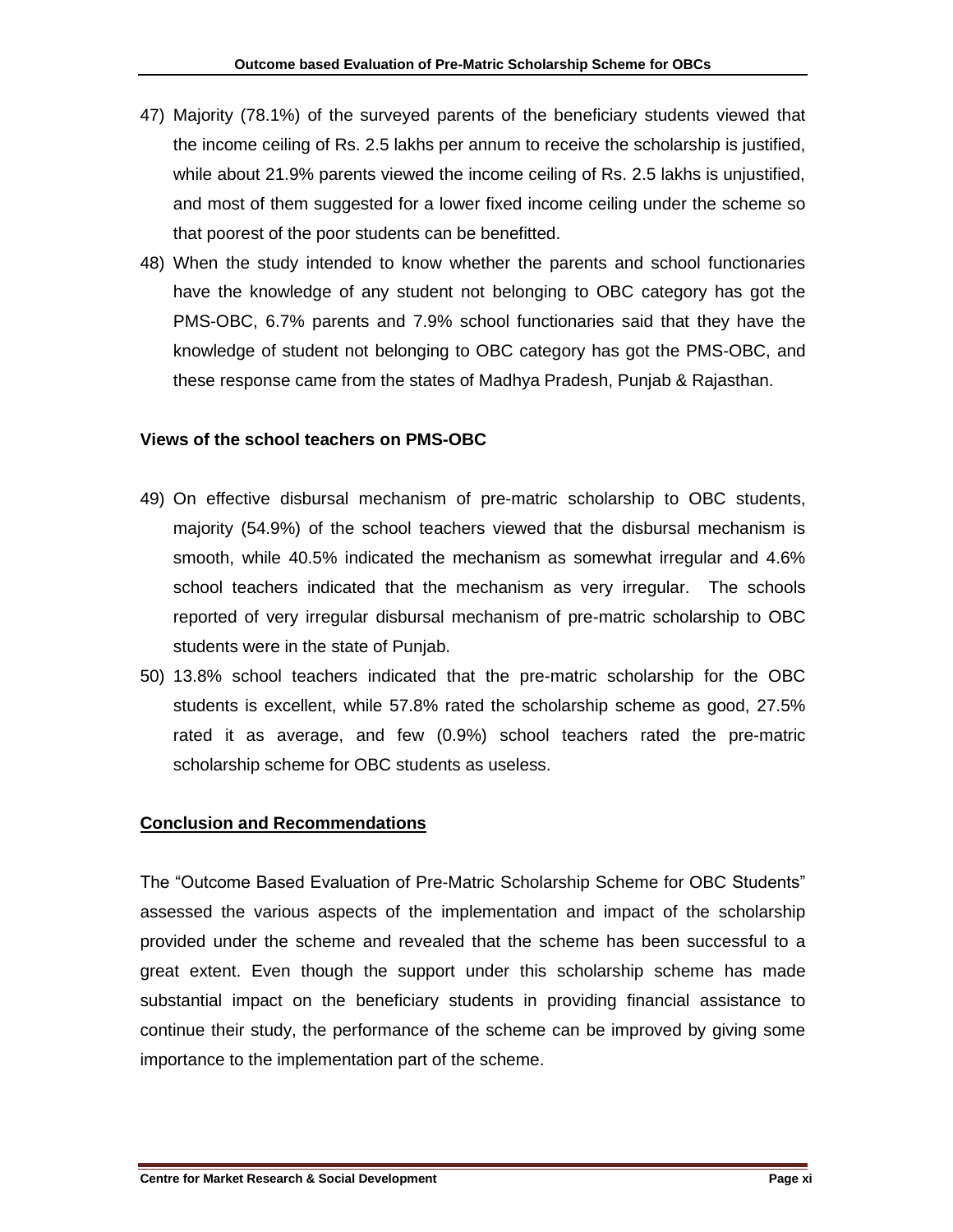#### **Recommendations**

- 1) In hilly and north-eastern states, the students from remote areas are left behind in unavailing pre-matric scholarship. Thus, yearly awareness programmes are to be conducted in each district and most effectively in each school as conducted in Sikkim. Sikkim has already started the awareness programmes where official from Human Resource Development Department (HRDD), BDOs, Principals, Panchayats and other stakeholders are invited to brief to brief them about the centrally sponsored scholarship schemes of Government of India, and with the request to spread the benefits of the scholarship among the students of remote areas. This inventiveness may be replicated in other states to create awareness amount the target group in rural and remote areas so that more number of students from rural and remote areas in the country can avail pre-matric scholarship.
- 2) As the students are from very poor background, they do not make regular transactions in their bank account and therefore the bank account becomes periodically inactive in some cases and the money transferred online is returned and no intimation is sent to students or schools in this regard. Thus, it is proposed that advisory may be issued by the Government of India to banks to evolve a mechanism where such accounts are not made dormant due to lack of periodic transactions.
- 3) In most states, transfer of money is done centrally at state level. In case of any problem in transfer, students and schools face problems in follow up. Thus, it is proposed that the disbursement of scholarship may be done at district level and necessary modalities may be worked out by the states.
- 4) Due to the absence of administrative expenditure items in the guideline, other necessary resources for the widespread publicity and effective implementation of the scheme are not met. Thus, there is need of a provision of administrative expenditure in the guideline issued for the other backward classes under the prematric scholarship scheme for which the scheme would be widely publicized and other necessary resources would be replenished.
- 5) The study found that many eligible OBC students are deprived of the pre-matric scholarship due to limited fund allocation under the scheme. However, there is need to develop a mechanism to gradullay increase the budget allocation both by State